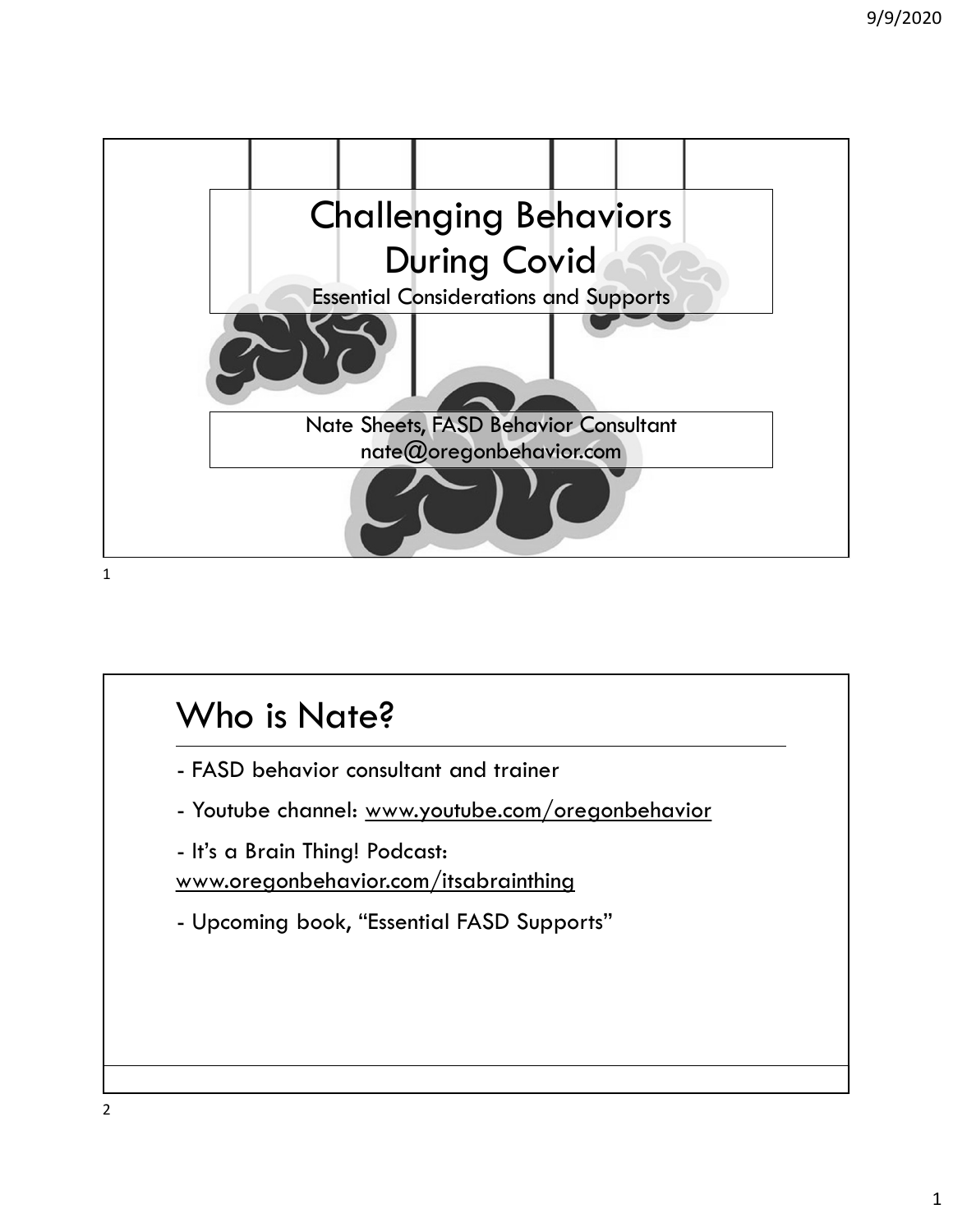



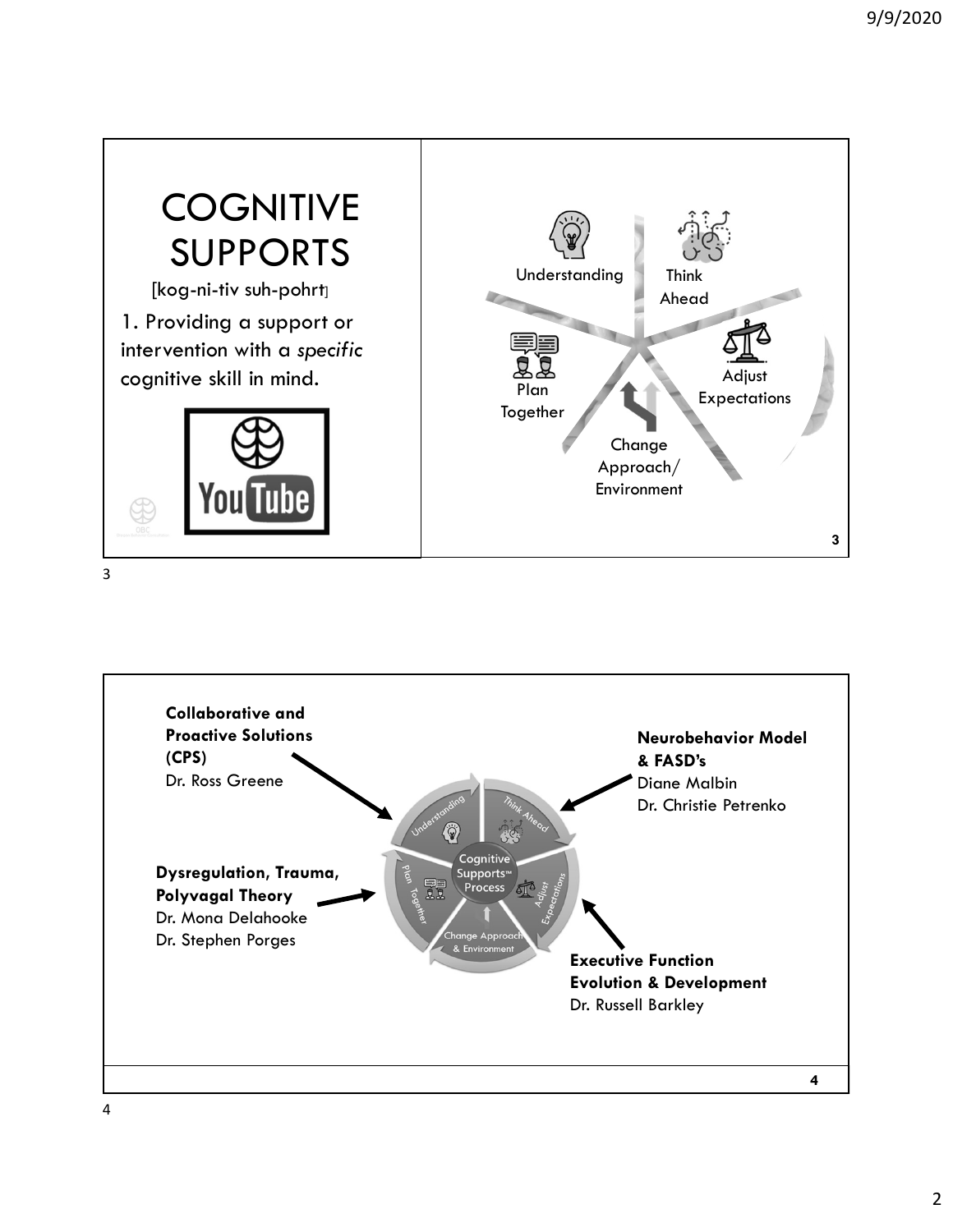

 $5<sub>5</sub>$ 

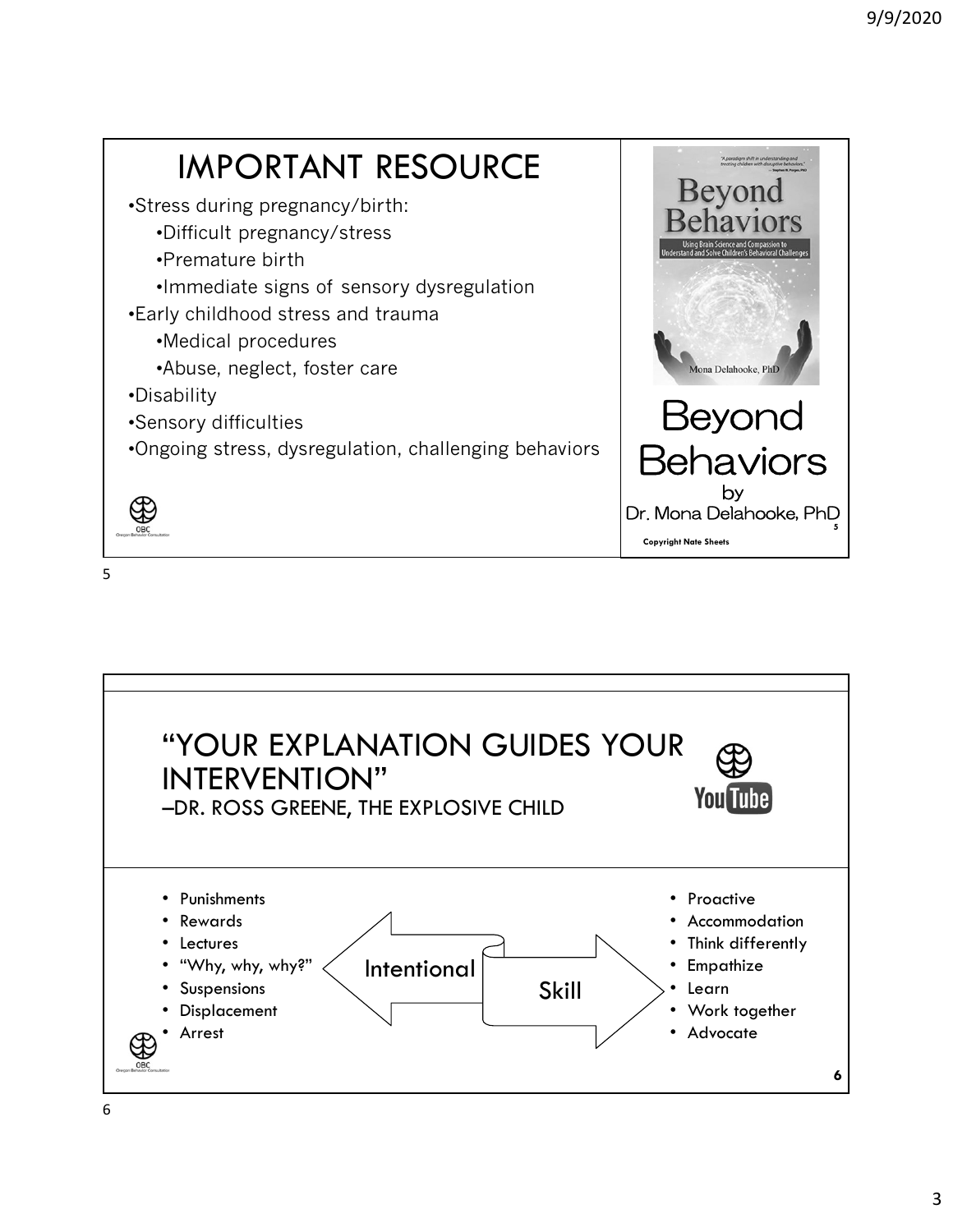## "BOIL IT DOWN!"

• Do our plans and supports "boil down" to more than just "try harder"?

• An incentive is not a support!

• Remember to think of the skill that may cause the problem, and then provide a Cognitive Support



7

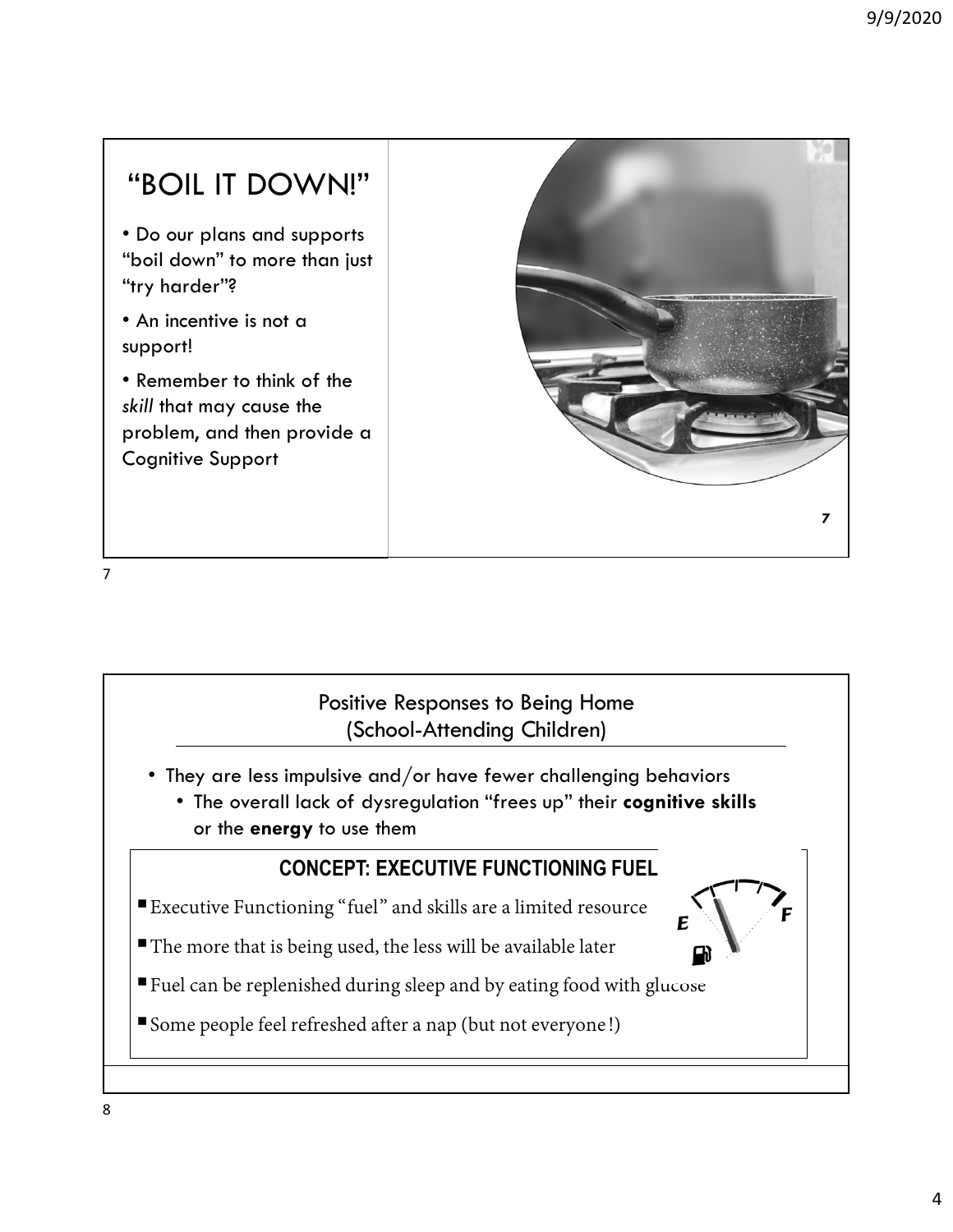## Positive Responses to Being Home (School-Attending Children)

- They are less impulsive and/or have fewer challenging behaviors
	- Perhaps previous "impulsive" behaviors were the result of ongoing stress/unsafe neuroception that lowers EF abilities.
		- Address feelings of safety and stress at school
		- Continue to consider what it is that helps your child feel safe. This includes things in the environment, adult interactions, and can be "little" things. The goal is to implement as many as possible in the school environment

9